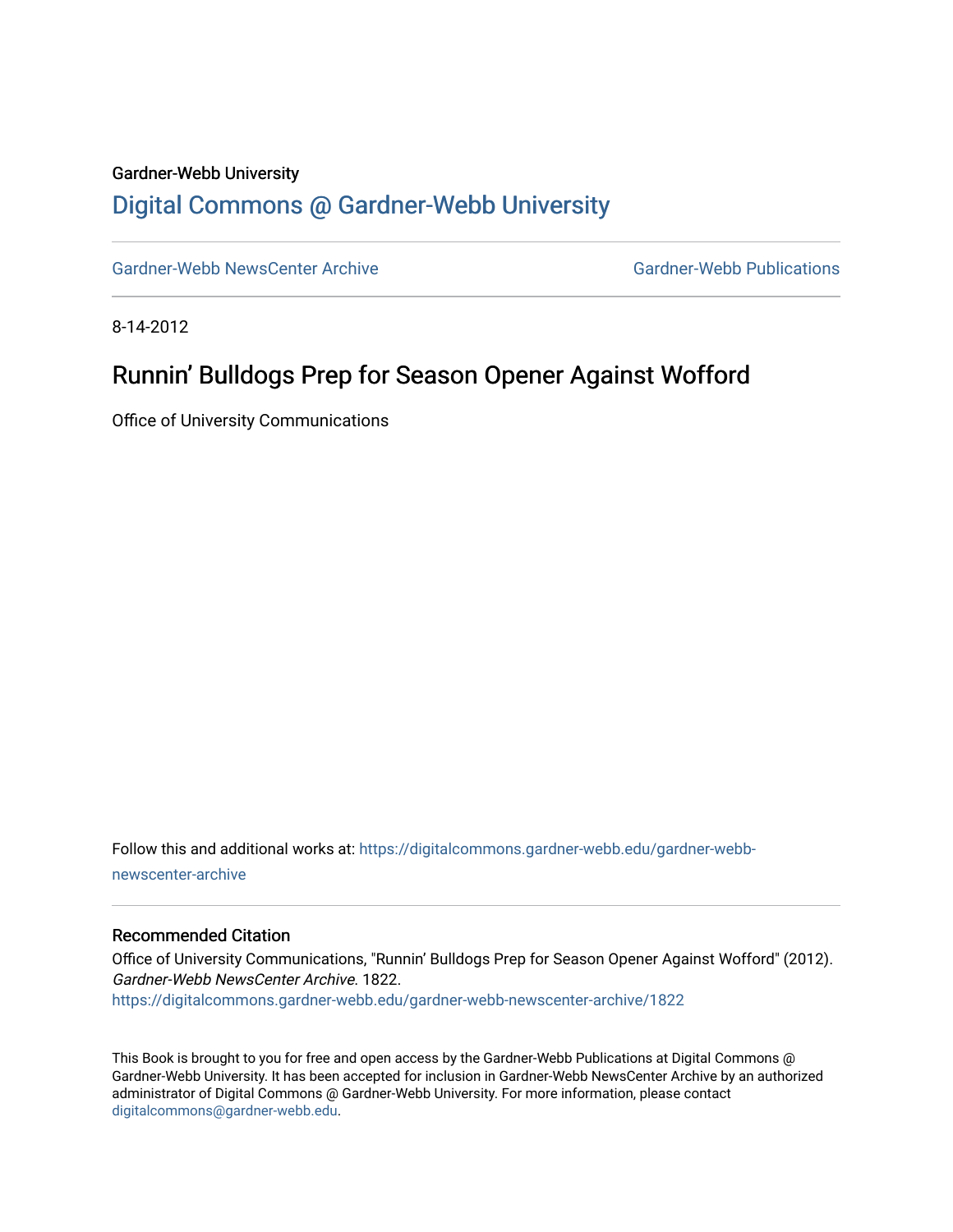# **Runnin' Bulldogs Prep for Season Opener Against Wofford**

**webpublish.gardner-webb.edu**[/newscenter/runnin-bulldogs-prep-for-season-opener-against-wofford/](https://webpublish.gardner-webb.edu/newscenter/runnin-bulldogs-prep-for-season-opener-against-wofford/)

Office of University Communications **August 14, 2012 August 14, 2012** 

Football Season to Kick Off on Sept. 1

BOILING SPRINGS, N.C. – "No excuses." That's the team motto this year for the Gardner-Webb football program. And Head Football Coach Ron Dickerson believes his team will be better for it.

"Whatever it takes to be successful on and off the field, we have to find a way to get it done," Dickerson says. "Our message to the guys is that we're not going to have any excuses in anything we do. In the classroom, with our family, or with football, we're just not going to have excuses."

Members of the team are already hard at work as they prepare for the first game of the season in early September. Each afternoon, they can be found working the pigskin on the practice field known as the "Dawg Pound." Over the weekend, the Bulldogs held their first scrimmage of the year. Dickerson says he and the other coaches are still discussing who will make the starting lineup on game day.

"There's a lot of competition this year and that's exactly what we as a coaching staff wanted," he explains. "We don't even know who will be the starters because there's a ton of competition out there within all the positions."

The excitement over the upcoming season is building with each day that passes. As students head back to campus and classes begin Aug. 22, Dickerson is hoping for both new and continued support for his athletes. "The thing that they're trying to do is become better men," he says. "And in that process, when they look up and see their biology or business professor up there (in the stands) supporting them, it helps them."

The themes of family echo throughout the 2012-2013 Runnin' Bulldogs Football team. Dickerson's vision for the future is closely tied to the idea of conveying support for one another.

"We've got to continue as a whole (university) family," he explains. "I want those football games to be like a big-time family reunion. I want people cooking out. I want music playing. I want them down there having a good time. I know we have to put the product on the field, but it helps when the guys look up and see the stands packed out with Bulldog fans and family."